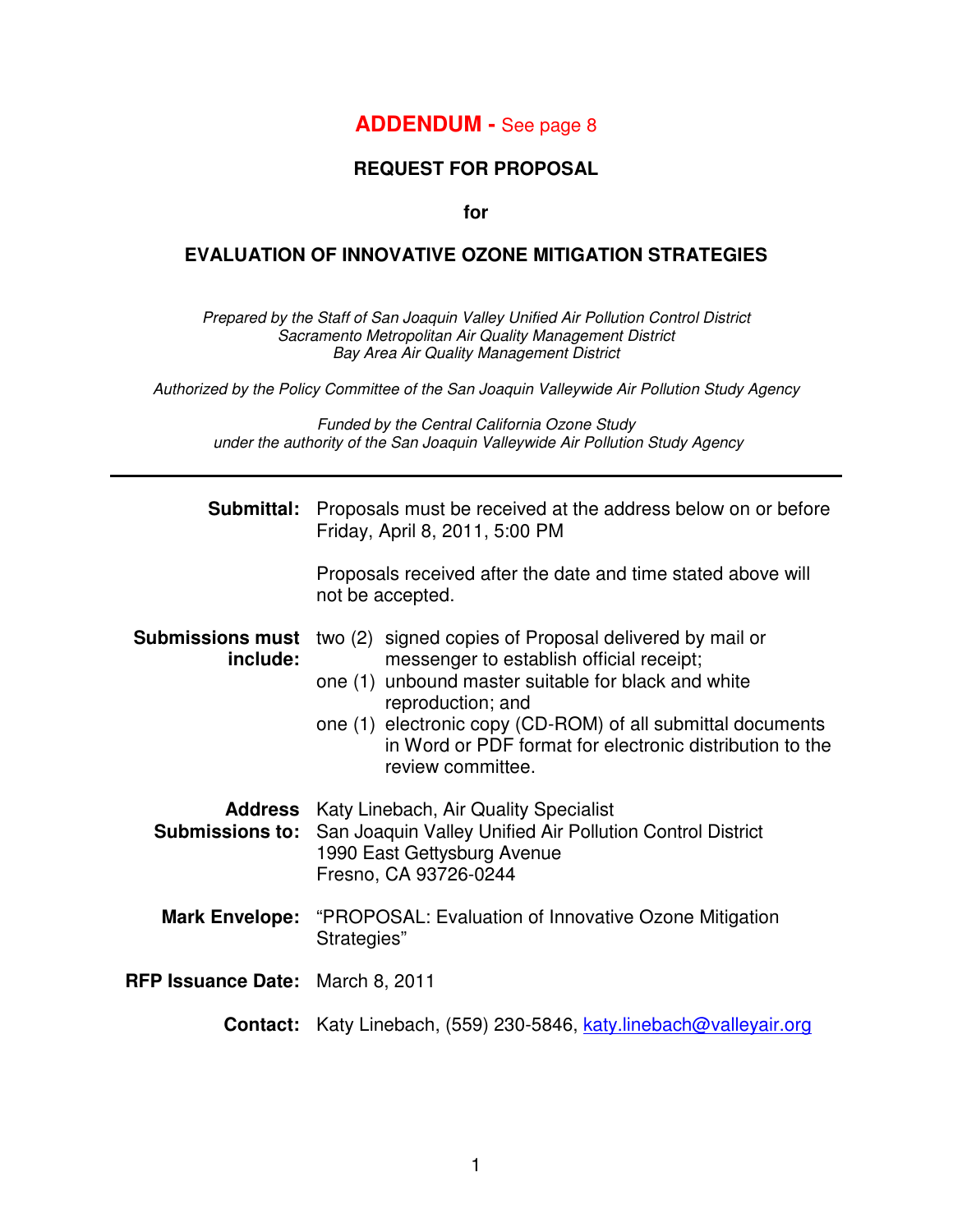| Table of Contents of the Request for Proposal<br><b>Section</b><br>Page |                                                                                                                                                                                                                             |                            |  |  |
|-------------------------------------------------------------------------|-----------------------------------------------------------------------------------------------------------------------------------------------------------------------------------------------------------------------------|----------------------------|--|--|
|                                                                         | 1. Background                                                                                                                                                                                                               | 3                          |  |  |
|                                                                         | 2. Project Purpose                                                                                                                                                                                                          | 3                          |  |  |
|                                                                         | 3. Project Description<br>3.1. Objective<br>3.2. Tasks/Scope<br>3.3. Work Products/Deliverables<br>3.4. Utilization of Results                                                                                              | 4<br>4<br>5<br>$\,6$<br>8  |  |  |
|                                                                         | 4. Project Schedule                                                                                                                                                                                                         | 8                          |  |  |
|                                                                         | 5. Budget                                                                                                                                                                                                                   | 8                          |  |  |
|                                                                         | 6. Required Qualifications<br>6.1. Excluded Parties List System<br>6.2. Compliance with Federal Requirements                                                                                                                | 10<br>10<br>10             |  |  |
|                                                                         | 7. Project Direction<br>7.1. Management<br>7.2. Submittal of Results<br>7.3. Reporting Requirements                                                                                                                         | 11<br>11<br>11<br>12       |  |  |
|                                                                         | 8. Contents of Proposal                                                                                                                                                                                                     | 12                         |  |  |
|                                                                         | 9. Submission of Proposal                                                                                                                                                                                                   | 15                         |  |  |
|                                                                         | 10. Process<br>10.1 Addenda and Supplements to the RFP<br>10.2 Evaluation Criteria for Qualification for Respondents<br>10.3 Proposal Evaluation and Contractor Selection Process<br>10.4 Contract Negotiation and Approval | 16<br>16<br>16<br>16<br>17 |  |  |
|                                                                         | 11. Insurance                                                                                                                                                                                                               | 17                         |  |  |
| 12. Data Ownership and Publication                                      |                                                                                                                                                                                                                             |                            |  |  |
|                                                                         | 13. Confidential Information                                                                                                                                                                                                | 18                         |  |  |
|                                                                         | <b>Exhibit A: Certification Regarding Debarment</b>                                                                                                                                                                         | 19                         |  |  |
|                                                                         | <b>Exhibit B: Proposal Budget Summary</b><br>20                                                                                                                                                                             |                            |  |  |

#### Table of Contents of the Request for Proposal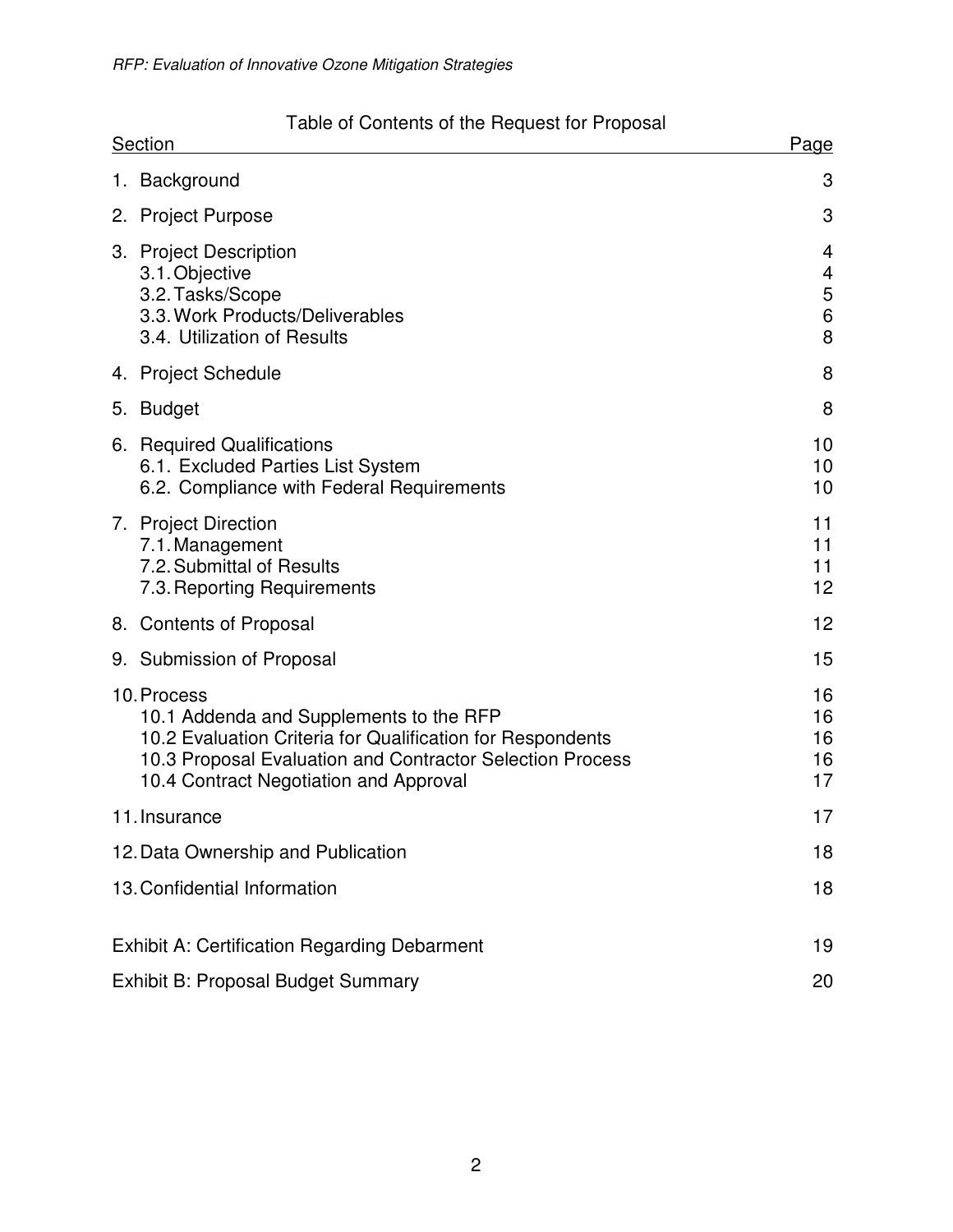### **REQUEST FOR PROPOSAL for EVALUATION OF INNOVATIVE OZONE MITIGATION STRATEGIES**

### **1. BACKGROUND**

The Technical Committee of the San Joaquin Valleywide Air Pollution Study Agency (Study Agency), which includes staff of the San Joaquin Valley Unified Air Pollution Control District (SJVAPCD), Bay Area Air Quality Management District (BAAQMD), and Sacramento Metropolitan Air Quality Management District (SMAQMD), is issuing this Request for Proposal (RFP) to evaluate and compare the effectiveness of four innovative strategies. The strategies are Alternative Energy, Energy Efficiency, Urban Heat Island Mitigation, and Episodic Controls and will be evaluated for the potential to reduce ozone precursor emissions and ozone formation in the San Joaquin Valley, Bay Area, and Sacramento air basins. The evaluation will also assess the strategies' positive and negative interactions with other environmental and economic factors. The Study Agency has charge of evaluating the proposals, selecting a qualified Contractor, and executing the contract.

The San Joaquin Valleywide Air Pollution Study Agency, a joint powers agency that coordinates scientific research on air quality issues in Central California, is the sponsor of this project. The Study Agency's decision-making body is a Governing Board consisting of one supervisor from each of the eight counties in the San Joaquin Valley. The mission of the Study Agency is guided by committees of state, federal, and district air agency staff, and public- and private-sector stakeholders. Its projects are typically carried out by contractors who are coordinated and managed by the staff of the California Air Resources Board and SJVUAPCD. This project will be conducted by a contractor engaged by the Study Agency and guided by staff of the participating air districts.

This project is part of the Central California Ozone Study (CCOS) and is made possible with federal funding. CCOS is a large-scale program involving many sponsors and participants. Three entities are involved in the overall management of CCOS. First, the San Joaquin Valleywide Air Pollution Study Agency directs the fund-raising and contracting aspects of CCOS. Second, the Study Agency's Policy Committee provides guidance on the objectives and funding levels of CCOS projects; and approves all proposals, contracts and reports. Third, the Study Agency's Technical Committee provides overall technical guidance on RFPs, direction and progress of work, contract work statements, and reviews of all technical reports produced from the study. SJVUAPCD staff provides assistance with the coordination of the Study Agency Governing Board actions as well as legal and financial management.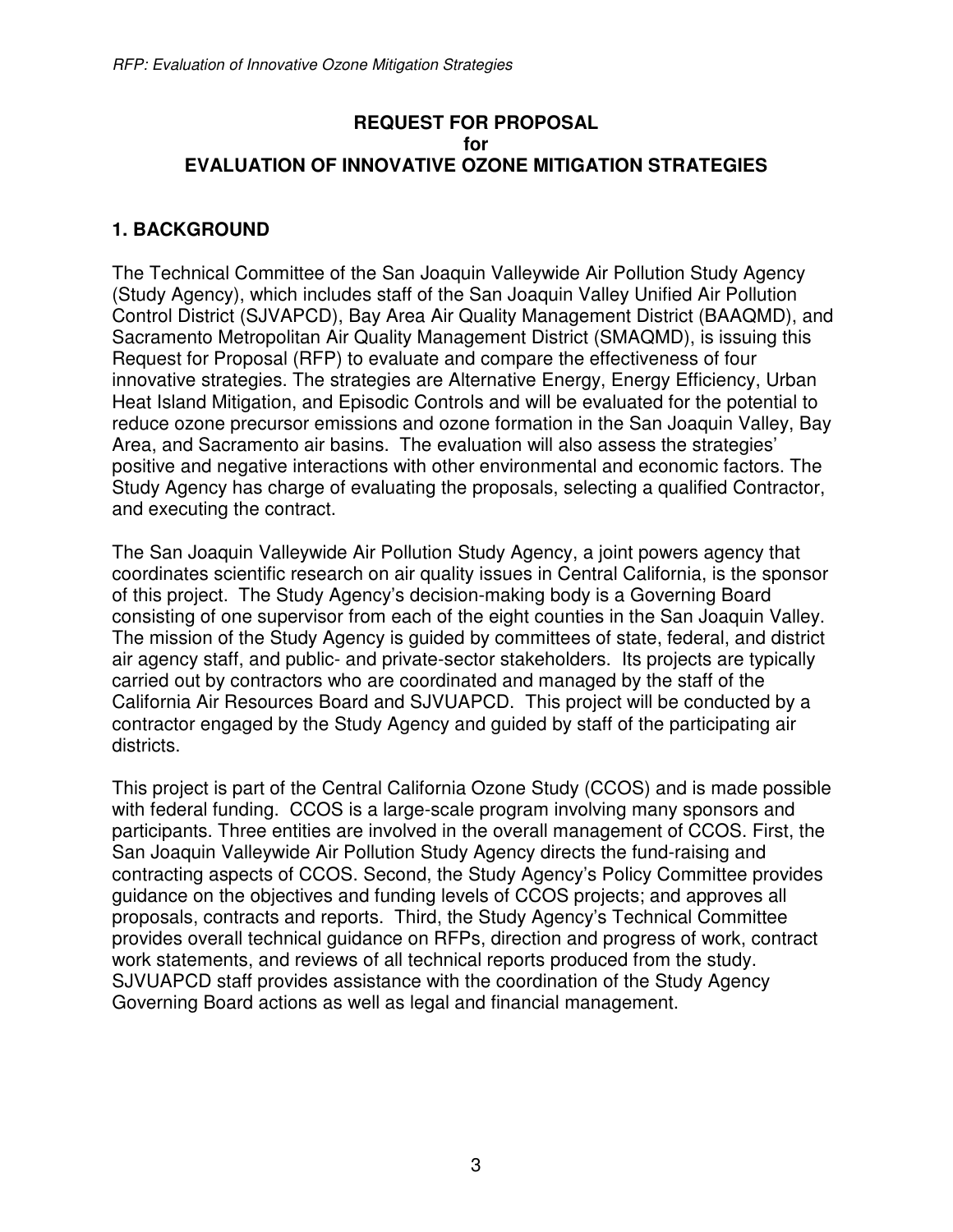## **2. PROJECT PURPOSE**

The San Francisco Bay Area, Sacramento, and San Joaquin Valley air basins are each designated nonattainment for the federal 8-hour ozone standard as adopted by EPA in 1997. The State Implementation Plans (SIPs) for these three nonattainment areas each reflect the different attainment challenges these areas face: geography, meteorology, emissions inventory, economic base, and land development patterns. However, the SIPs for all three air basins have four "Further Study" measures in common: Alternative Energy, Energy Efficiency, Urban Heat Island Mitigation, and Episodic Controls. Each SIP contains a broad definition of these measures. The project solicited by this RFP is intended to identify, define, and evaluate potential control measures that could be implemented in the three air basins to help reduce ozone, ozone precursors (volatile organic compounds and nitrogen oxides) and other criteria pollutants. The results of this analysis will provide information and guidance to the participating air districts as they consider these control measures for future SIPs.

## **3. PROJECT DESCRIPTION**

## **3.1 Objective**

The objective of this project is to identify beneficial, federally-creditable, cost-effective measures (regulatory, incentive, voluntary) in four general strategies to reduce ozone precursor emissions and ozone concentrations, and to provide sufficient data and analysis that will allow participating air districts to conclusively advance - or eliminate from consideration - the adoption and implementation of the strategies.

This project requires that the Contractor:

- Find and analyze similar mitigation strategies currently used in other air districts, states, and regions;
- Formulate new mitigation measures in these strategies that would provide the desired benefits with minimal impacts;
- Quantify the benefits (e.g., emission reductions, ozone concentrations) that would be accomplished in each of the three participating air districts through implementation of the measures; and
- Identify and assess the environmental, energy, and economic impacts associated with each measure.

The goal for the Contractor is to provide valid analytical results with documented precision and uncertainty, and to convey the results, assumptions and parameters to the Study Agency with sufficient detail so that the final analysis can be understood and replicated without the need for further research.

Although the results of this effort are intended to provide information to the districts about potential mitigation measures, the adoption and implementation of the measures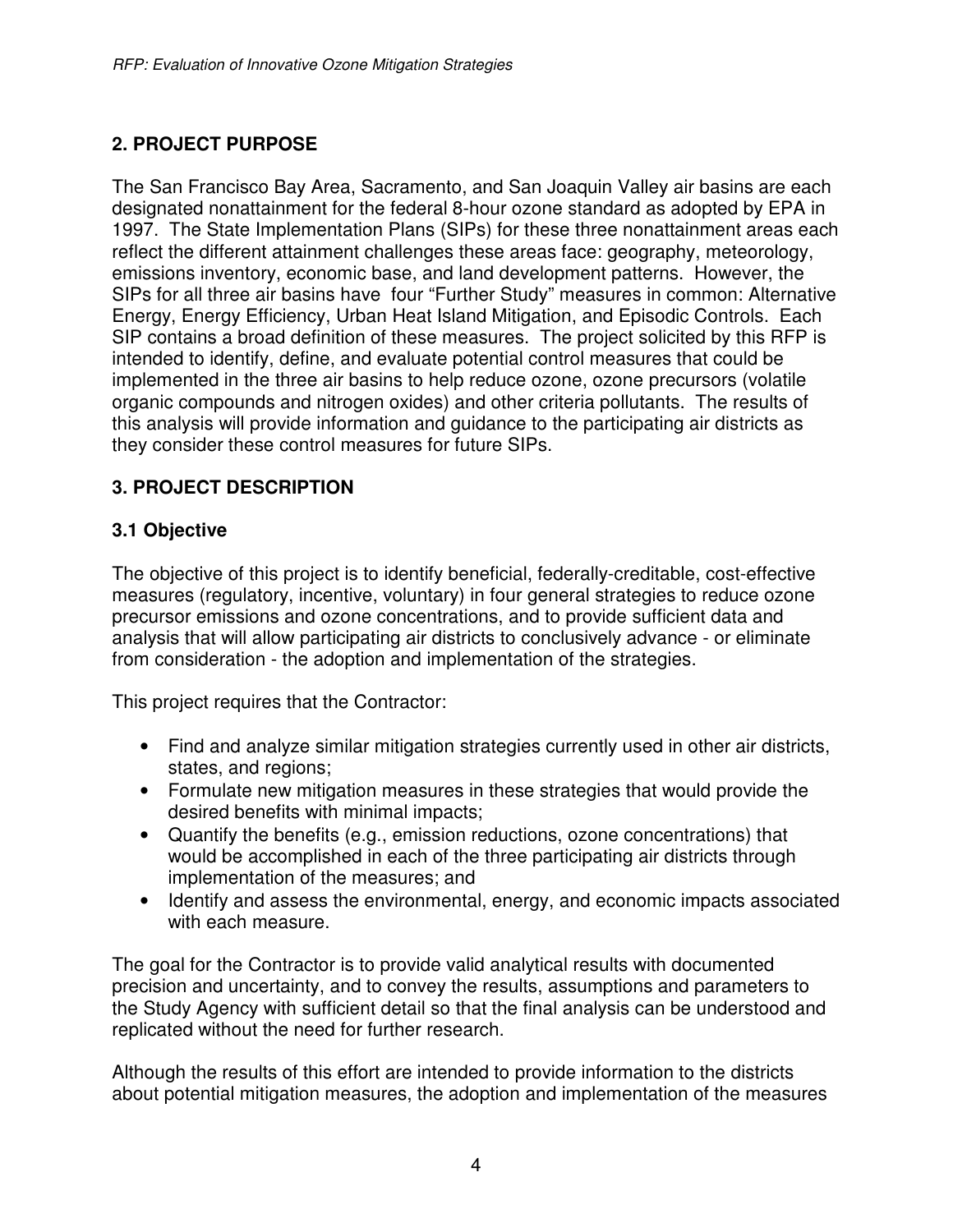by each air district is a process entirely independent of this project. No finding made as part of this analysis shall be considered as accepted or binding on any subsequent action of the districts.

## **3.2 Tasks/Scope**

The three air districts and the Study Agency desire a two-part process for this project. In Part One, the Contractor will fully describe each of the four strategies, provide any examples of previous implementation, and evaluate the four strategies according to suggested criteria. The results obtained from Part One of the project will be reviewed by the Study Agency Technical Committee, who will select several of the strategies to advance for in-depth evaluation in Part Two. In Part Two, the Contractor will investigate the benefits and impacts of each strategy in relation to the environmental and economic conditions in the subject air basins. Studies should not overlap with other studies being conducted by the California Energy Commission (CEC) or AB32 initiatives.

## **Part One: Strategy Description and Feasibility**

**Description of Strategies**: The Contractor will describe each strategy in terms of its goals, objectives, component measures, methods, participants, potential funding sources, and time and resources needed for development/implementation. Each component measures should be evaluated for voluntary, incentive-based, and regulatory approaches. If it is determined that the measures being evaluated have already been considered or implemented in another region, the Contractor will describe the region and provide examples of the successes and challenges associated with each measure.

**Evaluation of Feasibility**: The evaluation should address the potential benefits and impacts associated with each selected component measures. In this evaluation, the Contractor is not expected to produce results specific to each air district, but must evaluate the general feasibility of each measure. Each measure will be evaluated using the criteria established in the Table 1, or a similar method approved by the Study Agency. The Proposer is encouraged to suggest additional criteria or revisions to the evaluation methodology.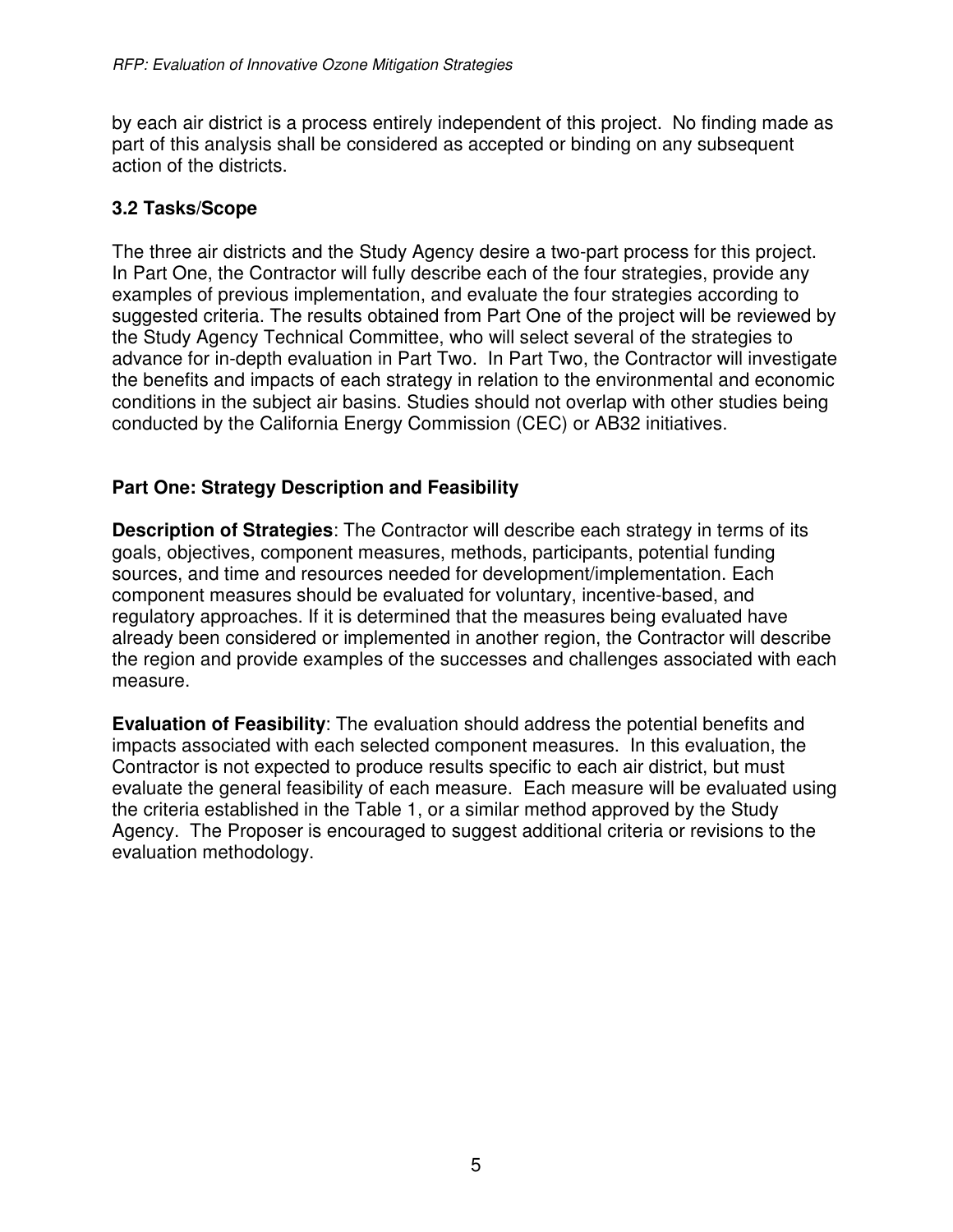| <b>Criteria</b>                                                              | <b>Score</b>                                                   |                                                                 |                                  |  |
|------------------------------------------------------------------------------|----------------------------------------------------------------|-----------------------------------------------------------------|----------------------------------|--|
|                                                                              | 5                                                              | 3                                                               |                                  |  |
| 1. Ozone benefits are<br>quantifiable (emissions or<br>ozone concentrations) | Easy to quantify<br>benefits                                   | Some difficulty<br>quantifying benefits                         | Difficult to quantify<br>benefit |  |
| 2. Have similar strategies been<br>evaluated or implemented<br>elsewhere     | Strategy has been<br>implemented                               | Similar strategy<br>implemented or in-<br>depth evaluation done | Nothing similar found            |  |
| 3. SIP Credit                                                                | EPA guidance is clear<br>& SIP credit can be<br>easily claimed | SIP credit will require<br>significant effort                   | SIP credit is<br>impossible      |  |
| 4. Magnitude of benefits                                                     | Significant                                                    | Small                                                           | Nonexistent                      |  |
| 5. Legal challenges                                                          | Unlikely                                                       | Potential for legal<br>challenges                               | Probable legal<br>challenges     |  |
| 6. Likelihood of opposition                                                  | None                                                           | Potential for<br>organized opposition                           | Current organized<br>opposition  |  |
| 7. Cost-effectiveness (Costs<br>relative to benefits produced)               | Excellent cost-<br>effectiveness                               | Moderate cost-<br>effectiveness                                 | Poor cost-<br>effectiveness      |  |
| 8. Magnitude of Cost                                                         | Relatively low cost                                            | Moderate cost                                                   | Relatively high cost             |  |

### **Table 1: Evaluation Criteria**

Note: Each component measure should receive a score for each separate criterion.

## **Part Two: Evaluation for Regional Applicability, Benefits, and Impacts**

Following the Technical Committee's selection of measures from the four strategies for additional study, the Contractor will conduct an in-depth evaluation to provide more specific information on the strategies' potential benefits, impacts, and applicability in each air basin. The Contractor must employ the best available data and methodologies, so that each participating air district will be able to – with confidence and clarity support and include the strategy concept in a proposed SIP or reject it from further consideration.

The in-depth evaluation will include an analysis of the selected strategy in each air district, and descriptions and quantitative estimates of the following:

- Benefits, including ozone precursor reductions, other criteria pollutant reductions, GHG reductions, energy and cost savings, other societal benefits;
- Impacts, such as increased costs to strategy participants, energy and environmental impacts, cost effectiveness; and
- Implementation challenges, including district administrative costs, potential sources for new grant funding, ability to enforce, public perceptions, legal hurdles, length of time-span needed to develop a program to implement the measure.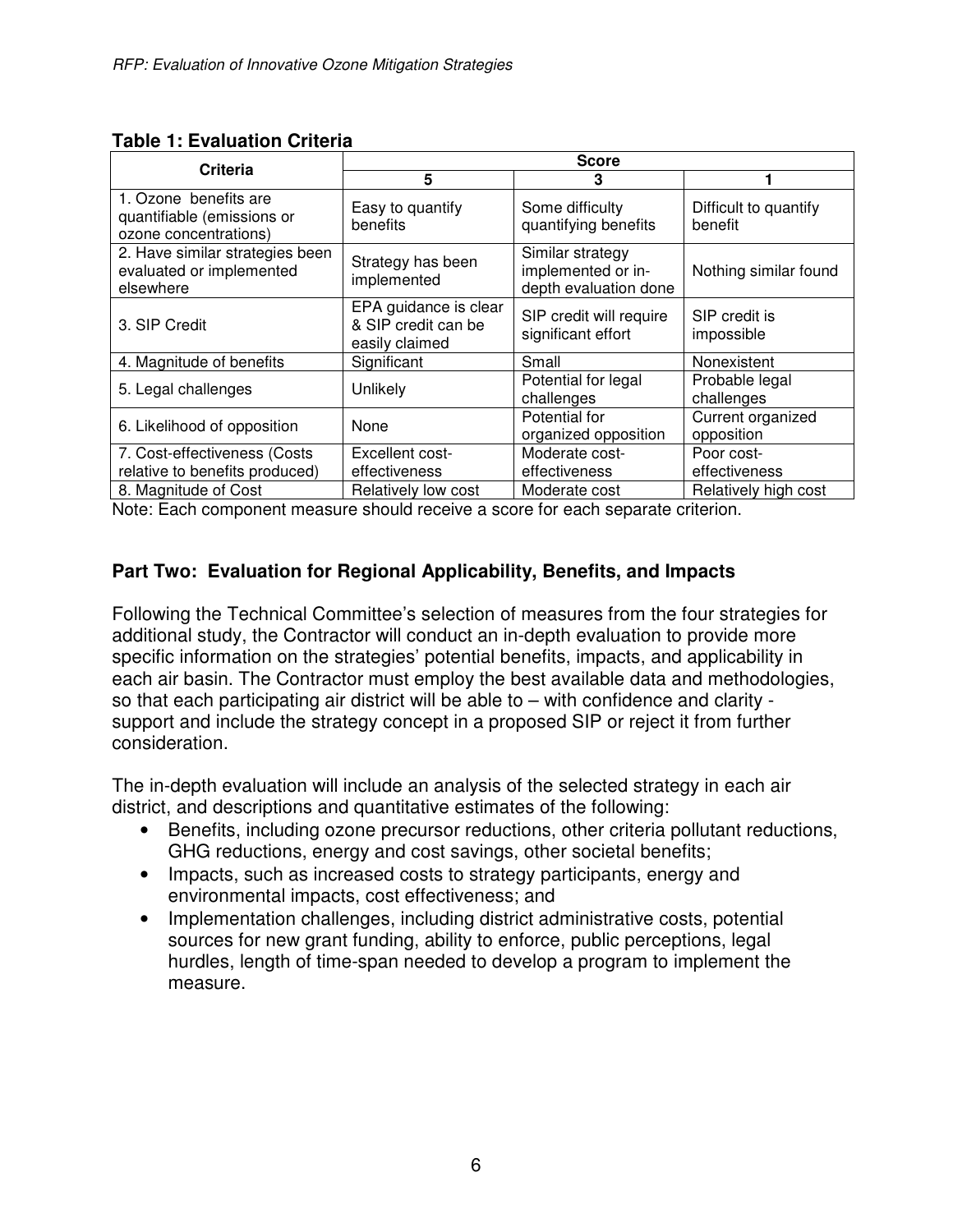## **3.3 Work Products/Deliverables**

**Initial Conference Call:** At the start of the contract period, the Contractor and key air district personnel will meet with the Study Agency Project Manager (Project Manager) via telephone or in person to discuss the overall plan, details of performing the tasks, the project schedule, items related to personnel or changes in personnel, and any issues that should be resolved before work can begin.

**Progress Reports:** The Contractor will provide progress reports every month and participate in conference calls to discuss the progress reports. When requested by the Project Manager, the Contractor and key personnel shall meet with the Project Manager via telephone to discuss the overall plan and details of task progress. The day before the conference call, the Contractor shall email the Project Manager a brief progress report that includes:

- Current status of work products and deliverables;
- Brief summary of last meeting, including list of attendees;
- Action items in progress;
- Action items completed; and
- New action items.

The Study Agency may request other interim deliverables. The Contractor must be willing to receive guidance and direction from the Study Agency and adjust methods based on progress reports and preliminary results.

**Electronic Data Submittal:** The Contractor shall provide reports and data to the Study Agency in a format specified by the Study Agency using Microsoft Office 2000 Professional software (Word, Excel or Access).

**Reports:** The Contractor will prepare a Draft Report and a Final Report on the subject innovative ozone mitigation strategies for Part One and Part Two of the project. For Part One and Part Two, the reports shall describe the approach and the evaluation methodology, and present the results. The executive summary of the report shall include a summary of the key findings. The report shall present all methodologies, calculations, and assumptions critical to the development of conclusions about the effectiveness, impacts, and applicability of the innovative ozone mitigation strategies. Calculations shall be completely documented. Supporting technical documents and calculations shall be included in the report as appendices. The Study Agency requires that the technical writing be adequate to clearly explain the process used to develop the assessment. Multiple report revisions may be required if the report is not written to the satisfaction of the Study Agency.

**Draft and Final Report:** The Contractor shall deliver to the Study Agency an electronic copy of a Draft and Final Reports for review by staff.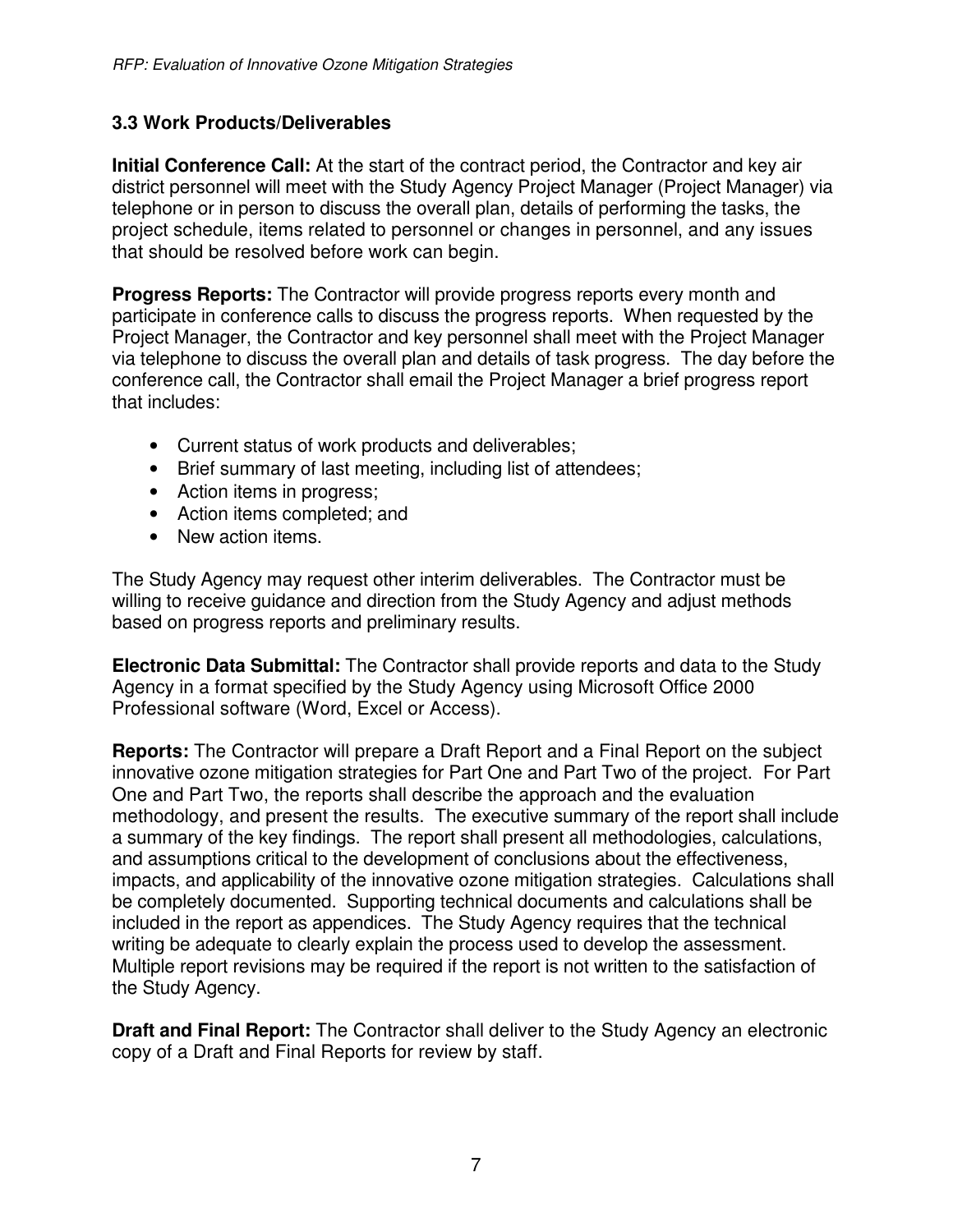**Final Presentation:** The Contractor shall present the Final Report and answer questions at a Technical Committee meeting in the SJVAPCD's Modesto office (unless otherwise specified by the Project Manager).

**Copies of Final Report:** Upon approval of each Final Report by the Study Agency, the Contractor shall deliver to the Study Agency five bound copies and one unbound copy of the report incorporating all final alterations, additions and appendices. The Contractor shall also deliver an electronic copy of the report produced in Microsoft Office 2000 Professional. The report shall also include a bibliography of data sources referenced or used to support the evaluation and completion of each tasks. The Study Agency may request that a copy of these reference documents accompany the final report in order to provide complete documentation of the report.

**Invoices and Progress Reports:** The Contractor shall submit invoices in triplicate. The invoices shall be included with the final reports. The invoices must list the contract number.

The Contractor will be paid when the invoice and a final report are deemed by the Study Agency to reflect work done in accordance with the contract. Ten percent (10%) of each invoice payment will be withheld until all work is complete and approved by the Study Agency.

Additional tasks performed by the Contractor or its subcontractors to develop supporting information or analysis, which were not specified in the proposal, will not be reimbursed without prior written approval from the Study Agency. Unapproved additional tasks are not reimbursable.

## **3.4 Utilization of Results**

The Evaluation of Innovative Ozone Mitigation Strategies as described above would help provide a sound basis for future efforts to reduce ozone impacts. The research will help the participating districts determine the effectiveness and feasibility of the measures. The Proposer should consider the intended end-use of the results and provide data suitable for this purpose.

## **4. PROJECT SCHEDULE**

The Study Agency intends for the project to be completed according to the following schedule of deliverables (the Study Agency may agree to a different schedule which would be specified in the contract). Payments must correspond with the submission of final reports. Progress reports and conference calls are not included in Table 2.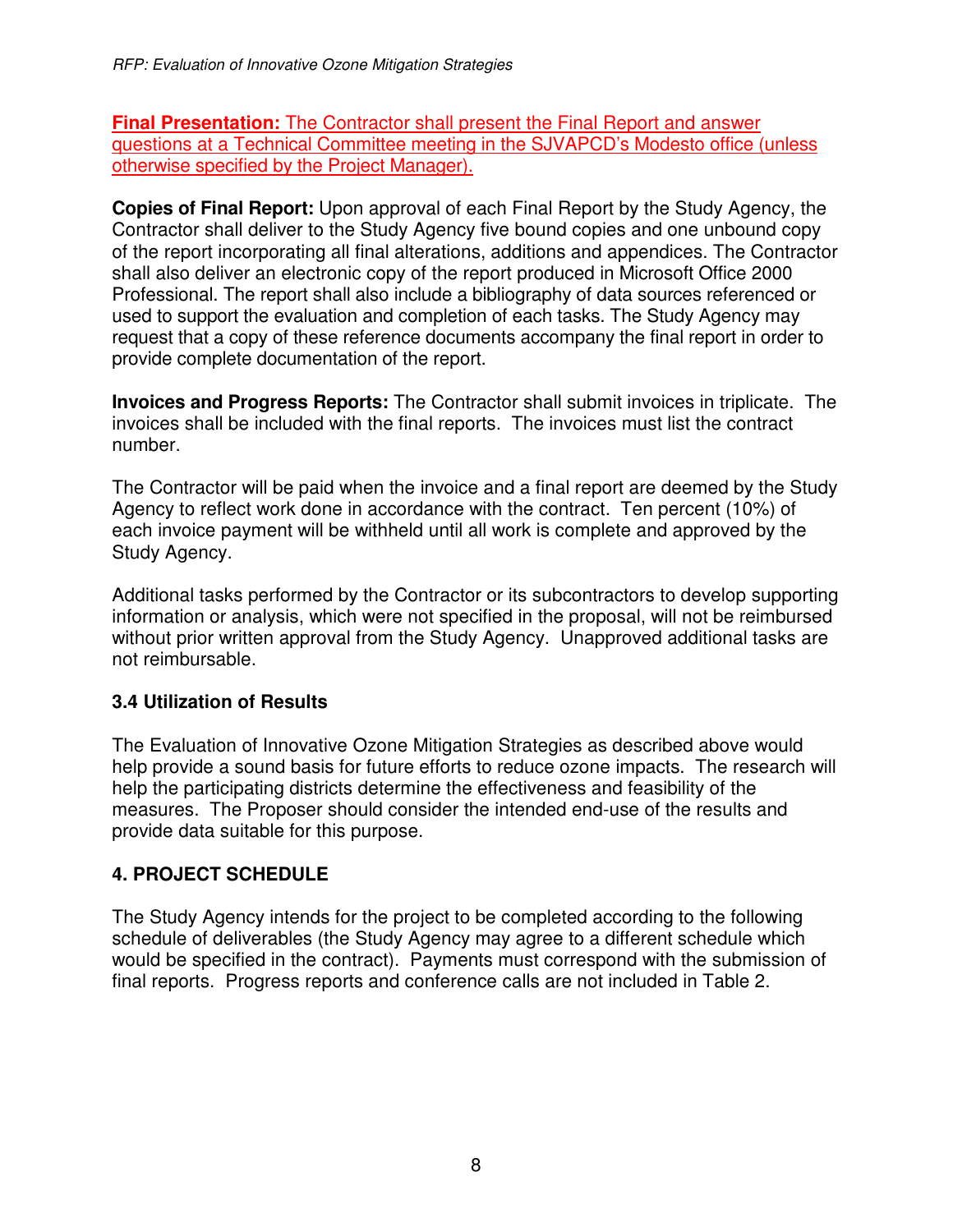| <b>Action/Work Product</b>                   | <b>Approximate Date</b>   |  |
|----------------------------------------------|---------------------------|--|
| Release of RFP                               | March 8, 2011             |  |
| <b>Deadline for Proposal</b>                 | April 8, 2011             |  |
| <b>Contractor Selection</b>                  | April 2011                |  |
| <b>Contract Development</b>                  | May 2011                  |  |
| <b>Contract Approval</b>                     | June 16, 2011             |  |
| <b>Evaluation Part One</b>                   | June $-$ July 2011        |  |
| <b>Deadline</b> for Draft Report on Part One | August 1, 2011            |  |
| <b>Deadline</b> for Final Report on Part One | September 1, 2011         |  |
| Study Agency Review of Part One Results,     | September 2011            |  |
| Selection of Strategies for Part Two         |                           |  |
| <b>Evaluation Part Two</b>                   | September - November 2011 |  |
| <b>Deadline</b> for Draft Report on Part Two | December 1, 2011          |  |
| <b>Deadline</b> for Final Report on Part Two | January 3, 2012           |  |
| <b>Report Presentation</b>                   | January 2012              |  |

### **Table 2: Project Schedule and Deliverables**

## **5. BUDGET**

Costs will be a factor in evaluating proposals responding to this RFP. Proposers are directed to provide task-related costs in their proposal budget summary rather than a lump sum amount. Proposals will be evaluated both by comparison of cost for comparable tasks as well as projected total cost. The Study Agency's review committee is authorized to consider the comprehensiveness of proposed efforts as well as total proposed cost to provide reasonable comparisons of the proposals. All evaluation criteria are described in Section 10.2.

The Study Agency's budget for this project is \$150,000. The budgeted amount is available to the Contractor for research, analysis, coordination, teleconferences, meetings, report writing, subcontractors, and all other efforts undertaken by the Contractor for this project.

The Proposer's costs must be itemized by the following categories:

**Task**: List a total cost per task. The Study Agency reserves the right to remove tasks as deemed necessary to remain within budget.

**Labor**: List an hourly labor rate for each assigned principal and technical specialist. The rate quoted must include labor, general, administrative, and overhead costs.

**Subcontractor Costs**: Identify subcontractors by name, list their cost per hour or per day, and the number of hours or days their services will be used.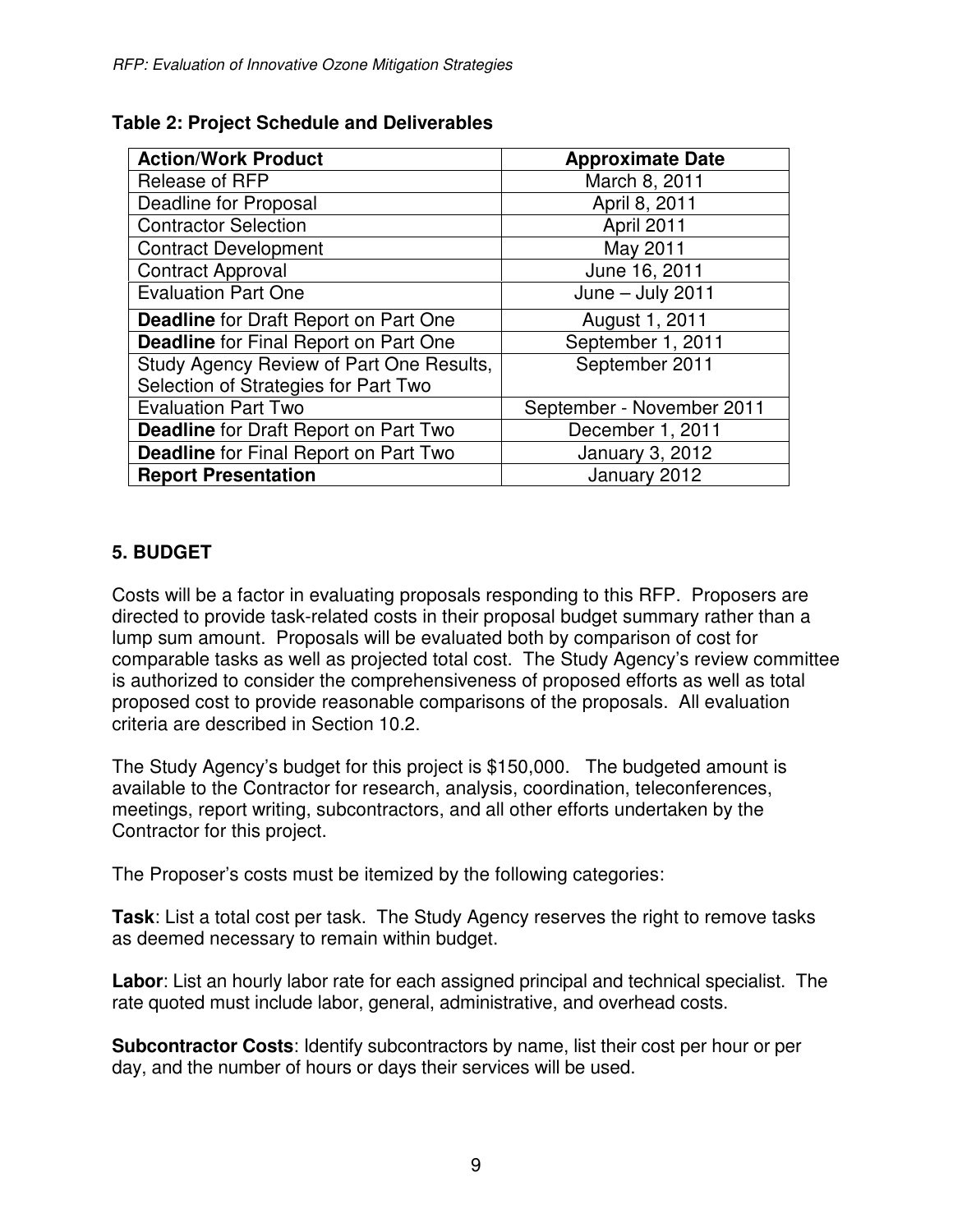**Travel Costs**: Identify estimated travel costs, including the number of trips required, destinations, and approximate costs of travel. Travel costs are reimbursed at prevailing rates for the contracting company or rates approved by the Study Agency, whichever is lower, unless negotiated otherwise.

### **Miscellaneous Costs**: If any.

Total cost must be clearly indicated in the Costs of Proposal section of the proposal.

It is expected that general overhead and administrative costs are included in the hourly rate for labor. It will be assumed that all contingencies and/or anticipated escalations are included. No additional funds will be paid above and beyond the contracted amount for the services specified in the proposal. If the Study Agency determines a need for additional tasks or services not included in the proposal, the contract may be amended by agreement of both parties to include additional tasks and related costs.

## **6. REQUIRED QUALIFICATIONS**

To be selected, a Proposer must have demonstrated extensive experience and expertise in the following areas:

- Quantitative evaluation of emission reduction strategies;
- Excellent working relationships with government agencies;
- Skill in preparing clear reports; and
- Excellent technical writing skills.

To be selected, the Proposer must also demonstrate the ability and resources to produce the deliverables requested in this RFP. The Study Agency reserves the right to reject any proposal deemed non-responsive to the RFP, not responsible, and/or not reasonable.

## **6.1 Excluded Parties List System (EPLS)**

A Proposer or any individual identified in the proposal that appears in the Excluded Parties List System (EPLS) is not eligible for award of a contract. The EPLS is a central registry that contains information regarding entities debarred, suspended, proposed for debarment, excluded, or otherwise declared ineligible from receiving Federal contracts. Access to the EPLS is available at http://www.epls.gov.

The Proposer certifies by signing the signature page of the original copy of the submitted proposal and any amendment signature page(s) that the Proposer is not presently debarred, suspended, proposed for debarment, declared ineligible, voluntarily excluded from participation, or otherwise excluded from or ineligible for participation under federal assistance programs. The Proposer should complete and return the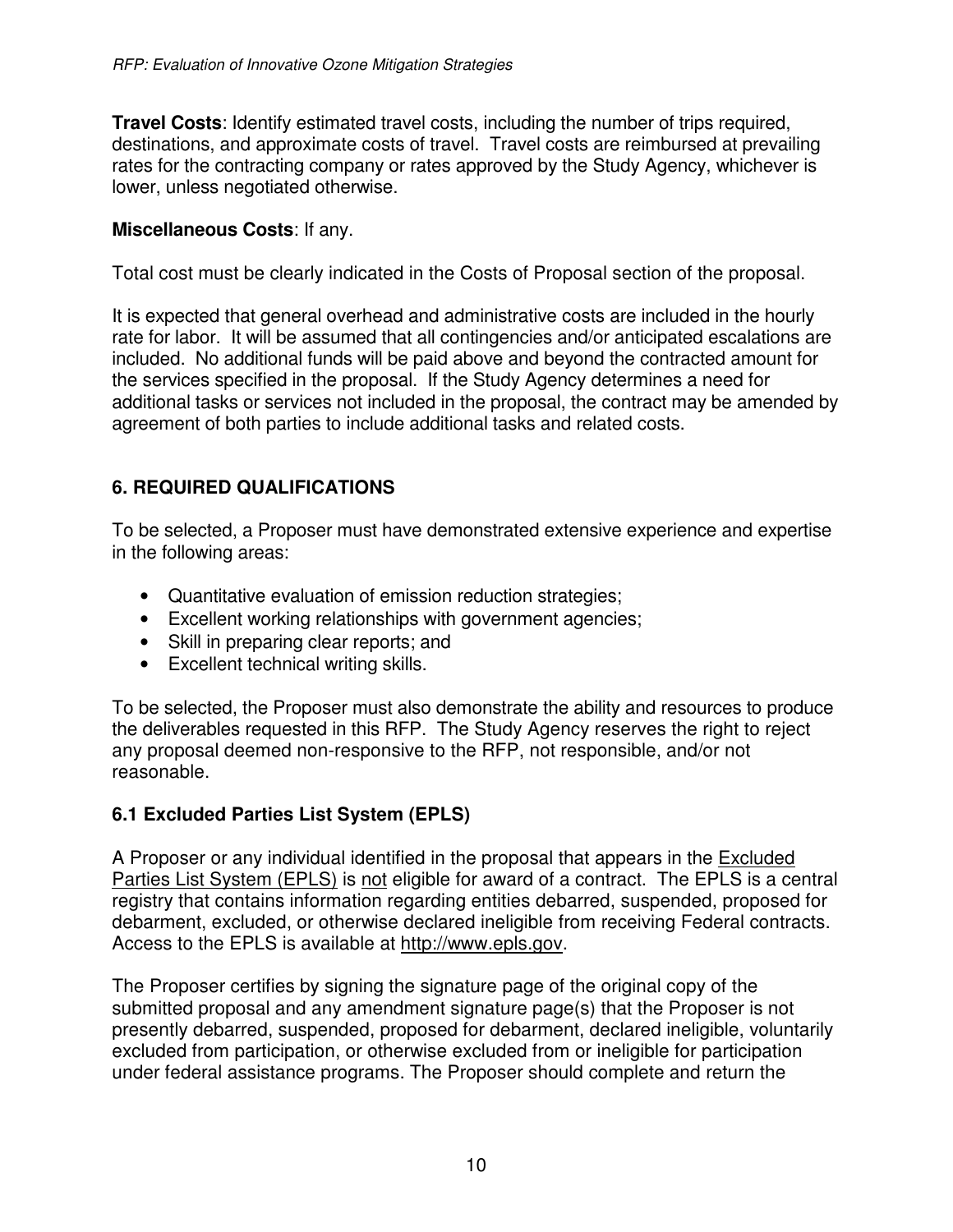attached certification regarding debarment, etc., i.e. Exhibit A, with their bid. This document must be satisfactorily completed prior to award of the contract.

### **6.2 Compliance with Federal and State Requirements**

The selected Contractor shall comply with applicable federal requirements including but not limited to Office of Management and Budget Circular No. A-87 (Cost Principles for State, Local, and Indian Tribal Governments ) and Circular No. A-102 (Grants and Cooperative Agreements With State and Local Governments), and Circular No. A-133 (Audits of States, Local Governments, and Non-Profit Organizations).

California Government Code Section 1090 generally prohibits a public official from being financially interested in a contract which he or she has made or participated in an official capacity. Under certain circumstances, persons who perform work pursuant to a contract with a government agency may be subject to the restrictions of Government Code Section 1090. With respect to the CCOS, this means that based on participation in the planning of the project, certain consultants are precluded from participating in all or some of the post-planning contracts. This preclusion would apply to a contractor as either a prime contractor or a subcontractor. In most cases, whether a particular contractor is eligible to bid will depend on an analysis of all of the circumstances surrounding the contractor's earlier participation in the CCOS and the work that thast contractor now proposes to perform. Any response to this RFP which includes a paid participant who is ineligible based on Government Code Section 1090 will be rejected during the review of the proposals.

Questions concerning the eligibility of a potential Contractor must be directed to the Study Agency attorney at the address provided below prior to the preparation of a proposal.

General Counsel San Joaquin Valleywide Air Pollution Study Agency San Joaquin Valley Unified Air Pollution Control District 1990 East Gettysburg Avenue Fresno, CA 93726

## **7. PROJECT DIRECTION**

### **7.1. Management**

 The Contractor selected to conduct this work shall report to the Study Agency Project Manager, who will be identified in the contract. For the purposes of this project, the staff of the SJVUAPCD will write and monitor contracts with the participants and will be the primary interface between the Contractor, the Policy and Technical Committees, and the Study Agency. The Contractor must not begin work on the project until a contract is fully approved by the San Joaquin Valleywide Air Pollution Study Agency.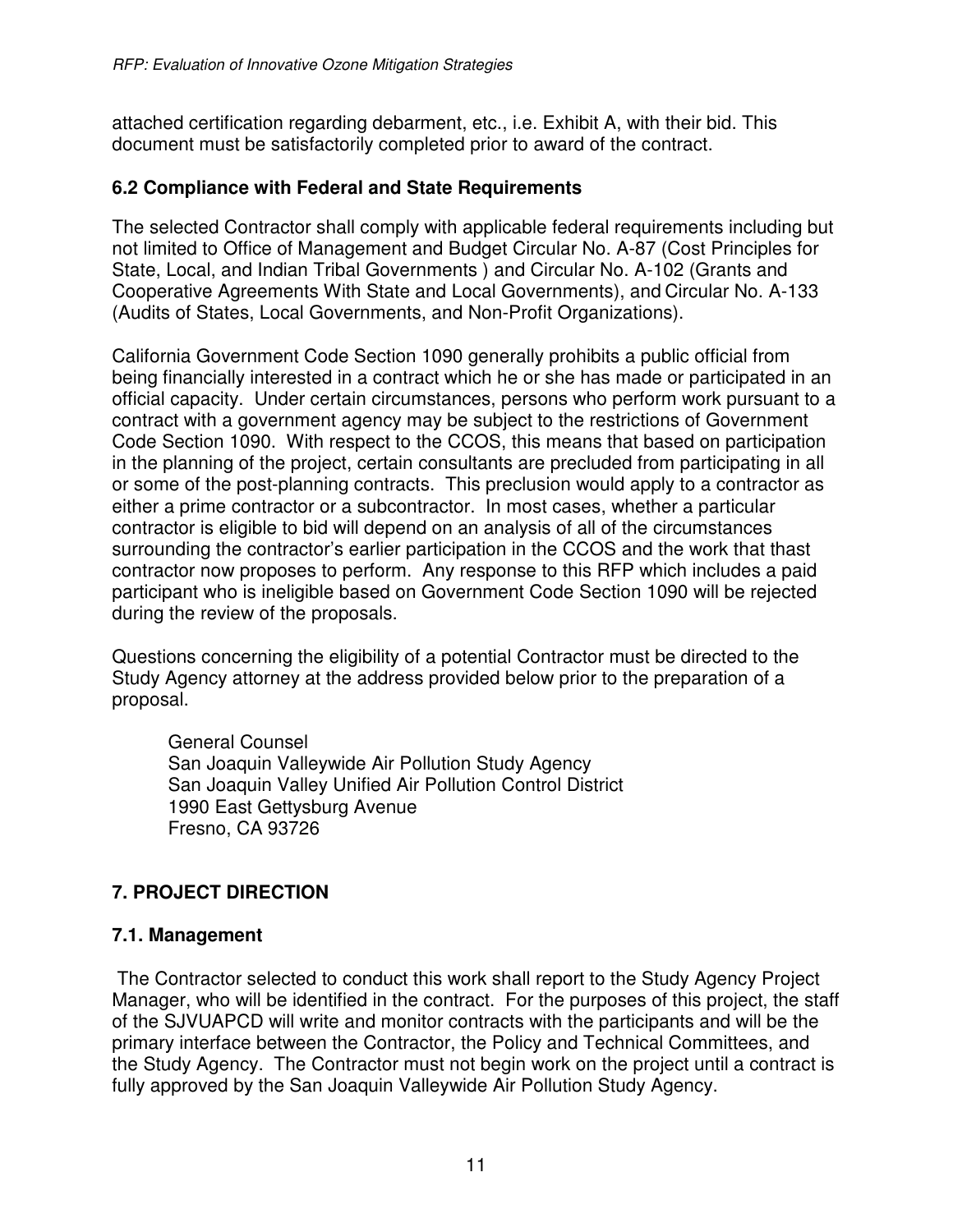## **7.2. Submittal of Results**

All completed files or reports shall be released by the Contractor to the Project Manager for distribution and review by the Study Agency. The Study Agency may review any of the results in whole or in part and submit comments or questions to the Contractor through the Project Manager. The Contractor shall not undertake additional work to address issues raised by this process without the express written approval of the Project Manager.

## **7.3. Reporting Requirements**

The Contractor shall deliver brief, written monthly progress reports to the Study Agency Project Manager. The Contractor shall deliver a draft and final electronic report in MS Word for Part One and Part Two. The Contractor will receive comments on the draft report and provide revisions in the final report within 15 days after receipt of the comments. The reporting requirements are in addition to the requirement to transmit all required electronic files related to completion of tasks as previously specified in Sections 2, 3, and 4 of this RFP.

## **8. CONTENTS OF PROPOSALS**

Proposals must be signed by a duly authorized official of the responder and must state that the proposal is valid for a period of not less than ninety (90) days from the date of submittal. The Proposer's name and address as used in contractual agreements should be provided. The name, address, title, telephone number, fax number and email address of the person(s) authorized to execute agreements and the person(s) acting as principal for the work conducted in the proposal should be provided.

Information in the proposals shall become public property subject to disclosure under the Public Records Act. Proposals should convey a maximum of technical content related to the relevant task with a minimum of extraneous material. Proposals should convey a high degree of technical understanding and innovation while demonstrating the ability to present complex scientific results to technically qualified decision-makers. The proposal should be clear and concise. The response to the RFP is expected to be brief, with text of the proposed approach to completing the tasks limited to less than 30 pages, not inclusive of qualification information (e.g. attached resumes, etc.), budget summary table and timeline.

The response to the RFP must include:

- 1. Qualifications of the Proposer, including in-house staff and subcontractors, to complete the required tasks.
- 2. Approach to completing tasks identified in Section 3 of this RFP. This portion should include information on the Proposer's specific expertise to conduct Part One and Part Two. Additionally, the proposal should include an example of the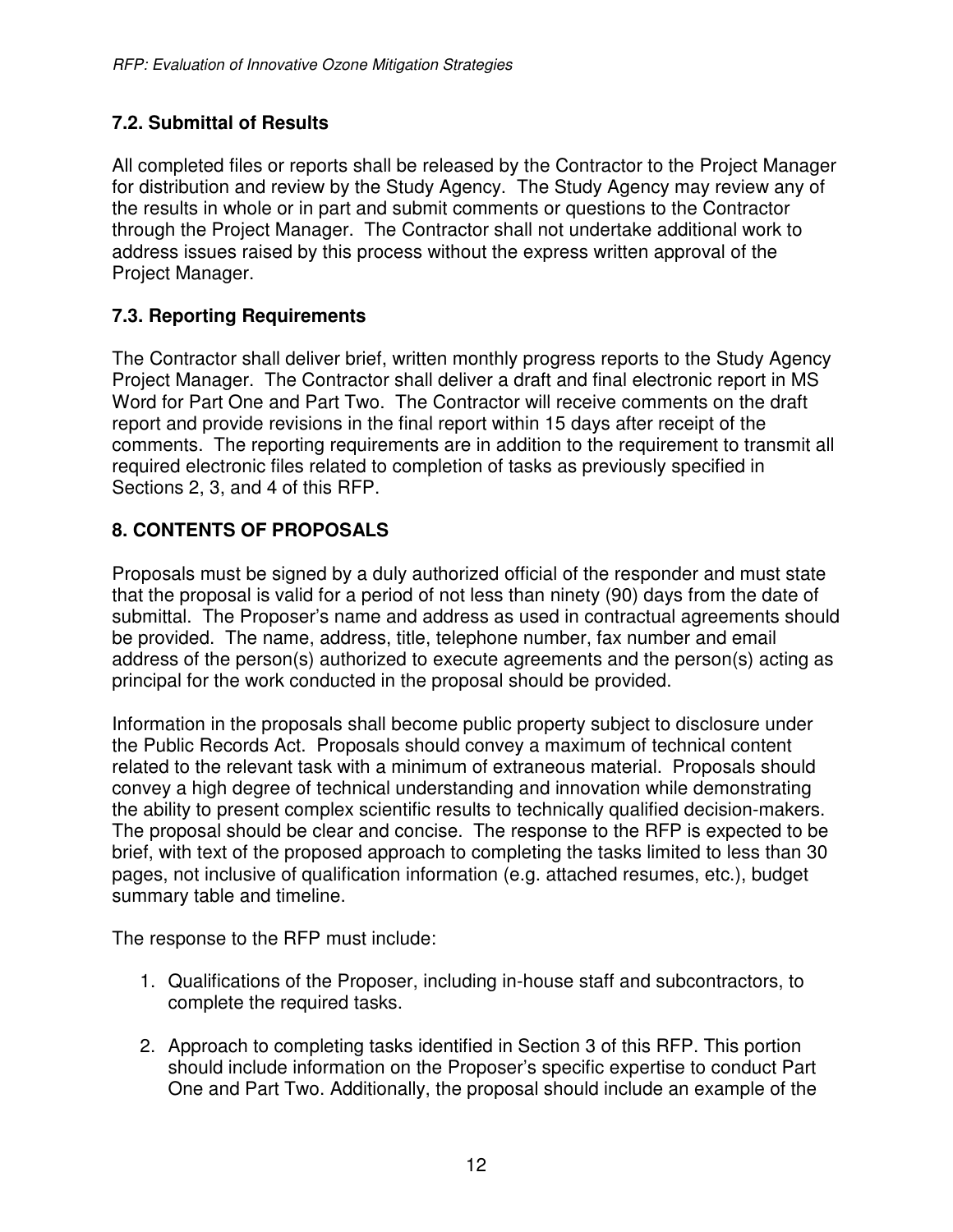format (e.g., tables, bullets, paragraphs) that will be used to summarize results of the Part One evaluation.

- 3. Discussion of any missing tasks identified by the Proposer, which Proposer proposes to add for fulfillment of Section 3 objectives.
- 4. Estimated timeline for completion of the tasks subsequent to contract execution. This estimate may indicate a minimum and maximum reflecting the investigative nature of the project. Include information on the availability of the Proposer and proposed subcontractors during the proposed term. Indicate and explain or justify adjustments to the schedule anticipated by or proposed by respondent.
- 5. Budget for RFP tasks and additional identified tasks. The proposed payment for each deliverable should be provided, as well as hourly billing rates for additional services that may be necessary to complete additional processing identified by the investigative tasks, if authorized for completion by the Study Agency Project Manager.

Submitted proposals must follow the format outlined below and all requested information must be supplied. The submitted proposal shall be limited to 30 pages, single-sided or 15 pages, double sided, with 1" margins. Proposal shall be printed on white paper and the font shall be black Arial and no smaller than 12 point. Failure to submit proposals in the required format may result in elimination from proposal evaluation.

**Cover Letter** - Must include the name, address, and telephone number of the Proposer's company, total cost, the name of the contact person for the proposal, and be signed by the person or persons authorized to represent the firm.

**Table of Contents** - Clearly identify material contained in the proposal by section and page number.

**Summary (Section 1)** - State the overall approach to the analysis and objective(s). Demonstrate a clear understanding of the analysis goal. Include total study cost. Provide specific examples of steps to be taken to complete the analysis, as well as measures to assure repeatability, reliability and applicability of analysis.

**Work Program (Section 2)** - Describe work activities or tasks to be performed including the sequence of activities and a description of methodology or techniques to be used.

**Program Schedule (Section 3)** - Provide projected milestones or benchmarks for major products/reports within the total time allowed.

**Study Organization (Section 4)** - Describe the proposed management structure, organization of the contracting group, and facilities available.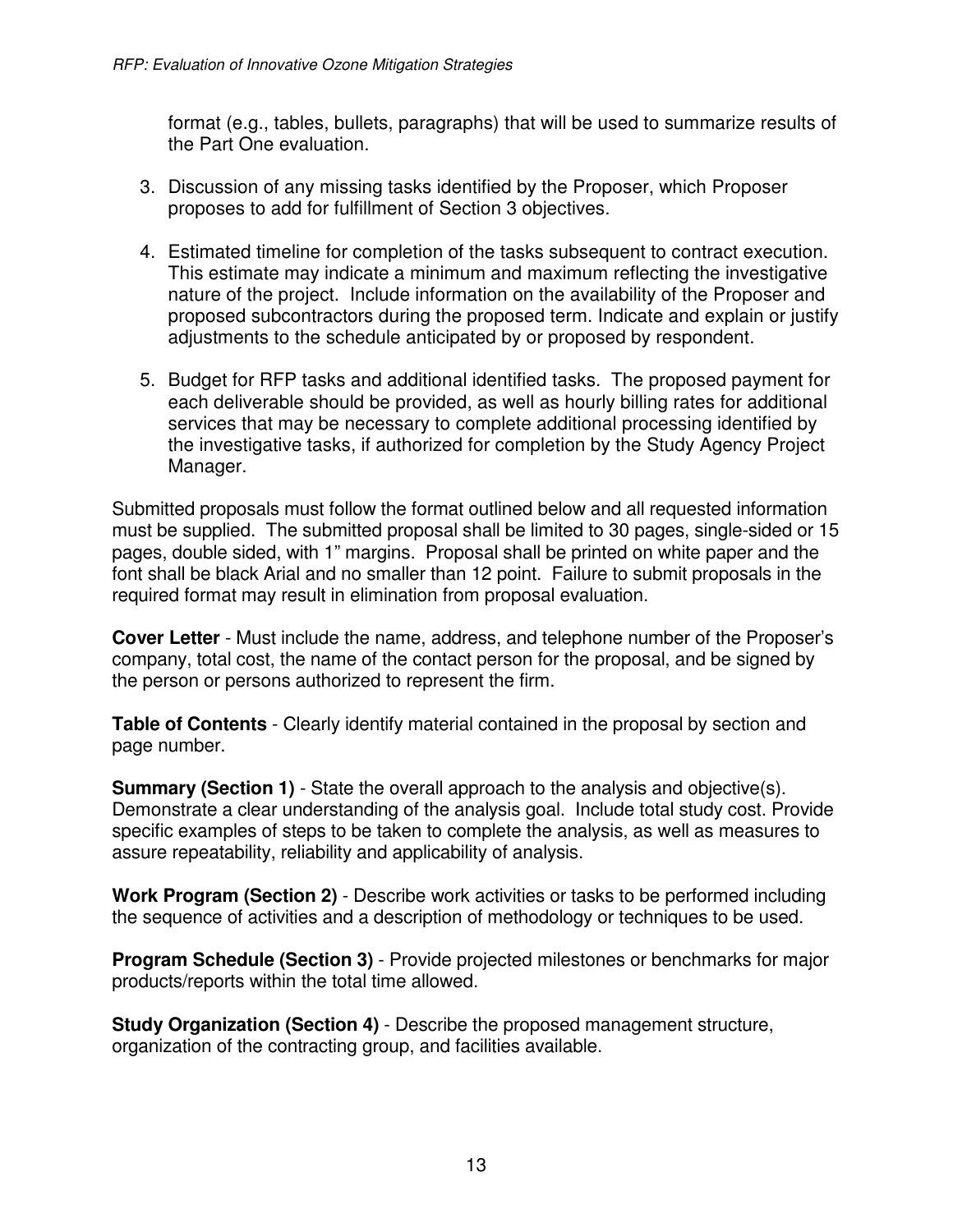**Assigned Personnel (Section 5)** - Identify the principals having primary responsibility for conducting the analysis. Discuss their professional and academic backgrounds. Provide a summary of similar work they have previously performed. List the amount of time, on a continuous basis, that each principal will spend on this study. Describe the responsibilities and capacity of the technical personnel involved. Substitution of the project manager and/or lead personnel shall not be permitted without prior written approval of the Study Agency Project Manager.

**Study Agency and District Resources (Section 6)** - Describe any Study Agency or District services and staff resources needed to supplement Contractor activities to achieve identified objectives.

**Subcontractors (Section 7)** - If subcontractors are to be used, identify each of them in the proposal. Describe the work to be performed by them and the number of hours or the percentage of time they will devote to the study. Provide a list of their assigned staff, their qualifications, and their relationship to project management, schedule, costs and hourly rates.

**Contractor Capability and References (Section 8)** - Provide a summary of the firm's relevant background experience. Discuss the applicability of each experience to this RFP. Include a brief summary of related studies completed for other parties that are of a similar nature to the work requested by this RFP. (Report examples [see Section 11] can be provided in an attachment. Attached documents are not part of the 30-page limitation.).

**Costs of Proposal (Section 9)** - Identify all costs associated with the execution of this RFP. Also attach a Proposal Budget Summary Table similar to Exhibit B of this RFP (page 21).

**Conflict of Interest (Section 10)** - Identify any actual or potential conflicts of interest resulting from any contractual work performed, or to be performed, for other clients, as well as any such work done, or to be done, by its proposed subcontractors for the Proposer. Specifically, Proposer must disclose any recent or current contracts with the Study Agency, business entities regulated by the any of the participating air districts, and/or any environmental group or business interest group. In addition, Proposer must disclose any contracts with the Study Agency, public or private entities, which are scheduled to be performed in the future, or which are currently under negotiation. The Study Agency will consider the nature and extent of such work in evaluating the proposal (see Section 10.0).

**Additional Data (Section 11)** - Attach a copy of any work prepared similar to what is requested in this RFP. Provide other essential data that may assist in the evaluation of this proposal. These items shall not be considered part of the 30-page limitation set for the proposal.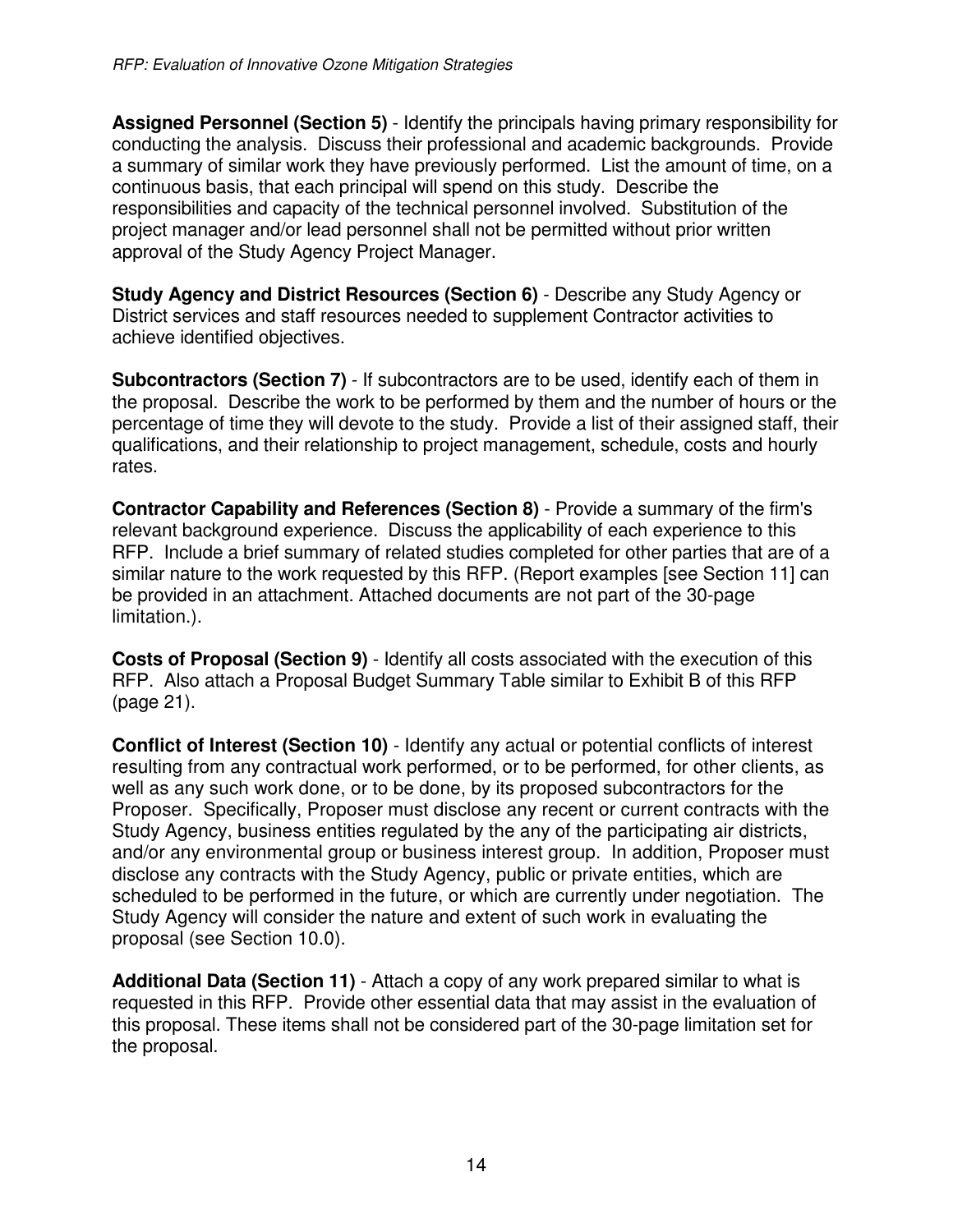**Certificate of Eligibility for Federal Funding (Exhibit A)** - The Proposer should complete and return the certification regarding debarment, Exhibit A, with their proposal.

**Attachments** – Extensive documentation is discouraged, but attachments for the budget summary table, resumes, and report examples can be included in the proposal. Attached documents are not part of the 30-page limitation.

## **9. SUBMISSION OF PROPOSAL**

All proposals must be submitted according to the specifications set forth in Section 8 "Contents of Proposal" and this section. Failure to adhere to these specifications may be cause for rejection of proposal.

- 1. Signature Proposal shall be signed by an authorized representative of the Proposer.
- 2. Due Date Proposal must be received no later than 5:00 p.m. on April 8, 2011. Late proposals will not be accepted. Any correction or resubmission by the Proposer will not extend the submittal due date.
- 3. Delivery Address Proposal must be directed to and received at the address below and should be directed to:

Katy Linebach, Air Quality Specialist San Joaquin Valley Unified Air Pollution Control District 1990 E. Gettysburg Avenue Fresno, CA 93726-0244

4. Identification – To accommodate processing and identification of time of receipt, the Proposer shall submit the required copies of the proposal in a sealed envelope, plainly marked in the upper left-hand corner with the name and address of the Proposer and the words:

"PROPOSAL: Evaluation of Innovative Ozone Mitigation Strategies"

5. Electronic Copy (Compact Disc, read-only-memory) - The Proposer shall also submit an electronic copy of the proposal in Microsoft Word. The electronic copy shall be emailed to katy.linebach@valleyair.org

Grounds For Rejection - A proposal may be immediately rejected if:

- It is received at any time after the exact due date and time set for receipt of proposals;
- It is not prepared in the format prescribed; or
- It is not signed by an individual authorized to represent the firm.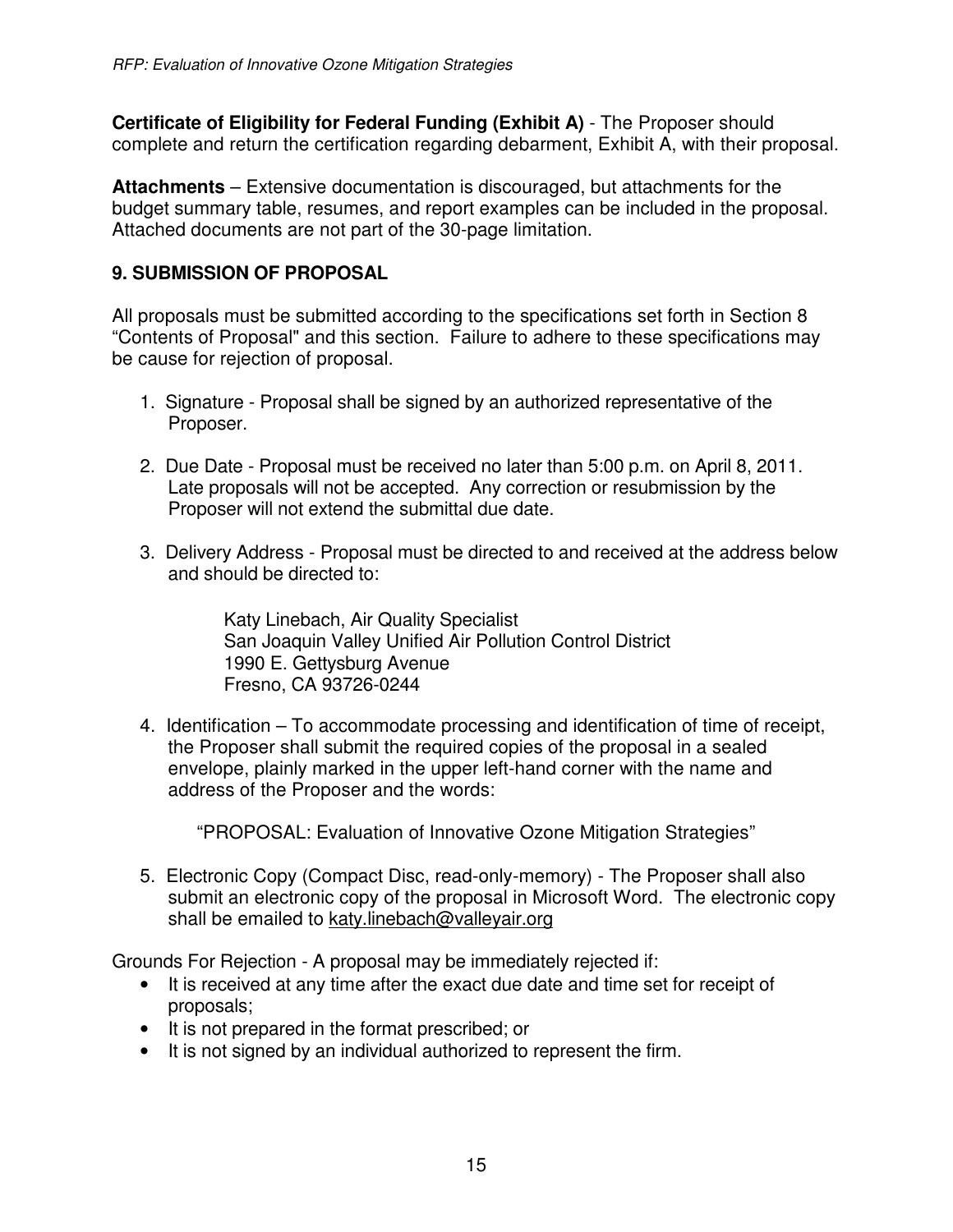Once a proposal is submitted, the composition of the proposal team cannot be altered without prior written consent of the Study Agency. The proposal shall constitute a firm offer and may not be withdrawn for a period of ninety (90) days following the last day to accept proposals. Proposals become the property of the Study Agency. The Study Agency reserves the right to reject all proposals and make no award.

## **10. PROCESS**

## **10.1. Addenda and Supplements to the RFP**

The Study Agency may modify the RFP and/or issue supplementary information or guidelines relating to the RFP during the proposal preparation period. In the event that it becomes necessary to revise any part of this RFP or if additional information is necessary to enable Proposers to make adequate interpretation of the provisions of this RFP, a supplement to the RFP will be provided to each Proposer.

## **10.2. Evaluation Criteria for Qualification for Respondents**

Proposals will be rated on the following key factors:

- 1. Proposer's ability and expertise to perform the services requested in the RFP. A brief statement of qualifications of the proposed participants and a description of the duties they will perform, including a specific discussion of relatively recent study experience. Greater detail may be incorporated by reference to a corporate website (preferred) or as a standard package. Extensive corporate experience is not as important as the qualifications of the principals who will be dedicated to the proposed task.
- 2. Extent of proposed action to meet the goals of the RFP.
- 3. Timeliness of proposed schedule for completion of tasks.
- 4. Comparison of cost, extent of proposed actions, and schedule expediency. Preference may be given to proposals for less than the total available budget.

### **10.3. Proposal Evaluation and Contractor Selection Process**

The Study Agency will evaluate all proposals received by the deadline to determine responsiveness to the RFP, ensure the requirements for this project will be satisfied, and will then commend a Contractor for approval by the Policy Committee. Failure to adhere to specifications in this RFP may be cause for rejection of the proposal. The Technical Committee, participating air districts, Policy Committee and Study Agency retain the right to reject all proposals received and conduct direct negotiations with a selected Contractor if all proposals are considered to be substantially nonresponsive to key issues.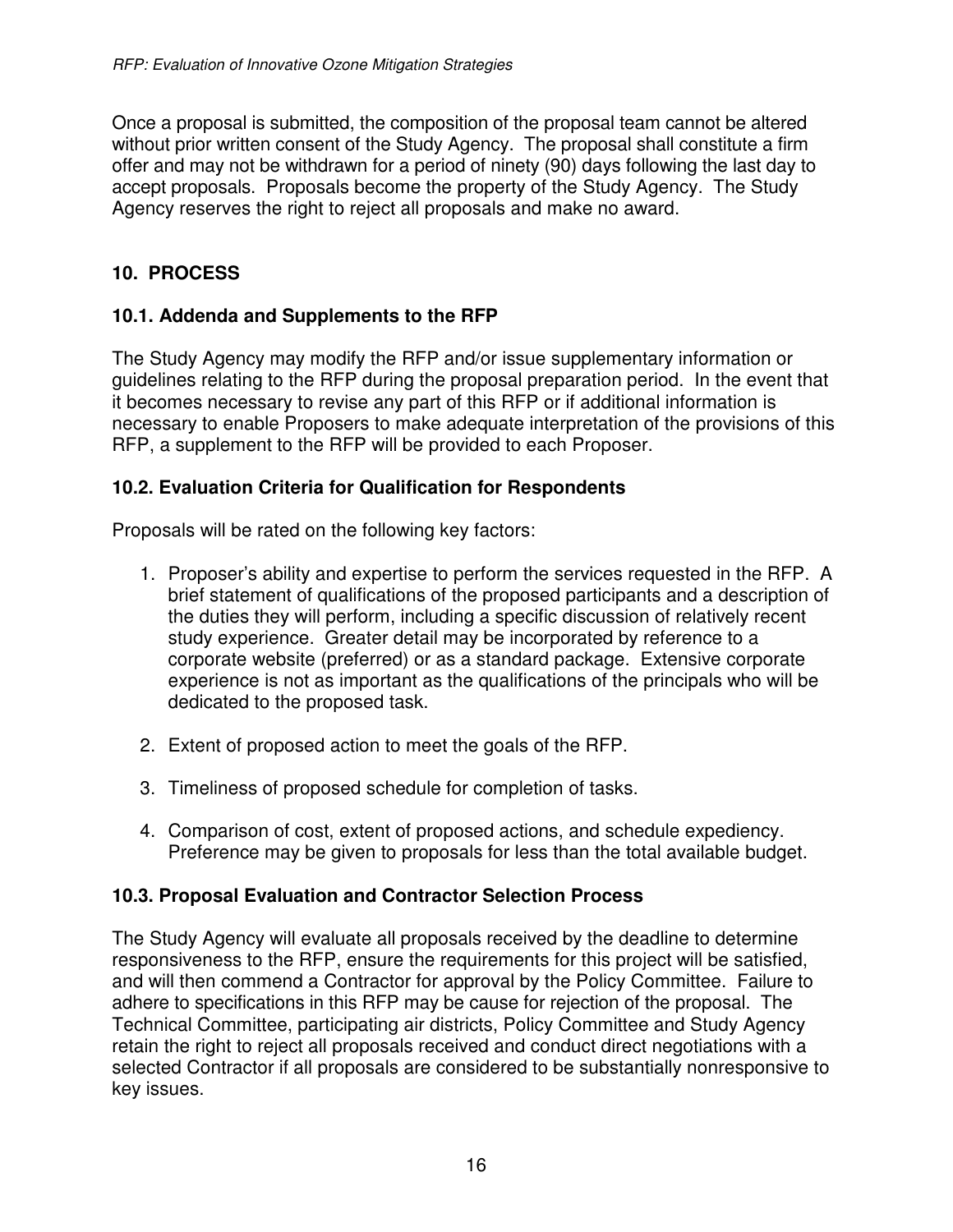Proposal evaluation criteria will include:

- 1. Cost of proposal;
- 2. Clarity and thoroughness of proposal;
- 3. Presentation, including good organization, formatting, and a minimum of grammatical errors;
- 4. Thoroughness and appropriateness of the proposed work program;
- 5. Innovation in approach to work tasks;
- 6. Previous experience with similar projects;
- 7. Working relationships with government agencies.

During the selection process, the Study Agency may interview Proposers with scores above a natural break, for clarification purposes only. No new material will be permitted at this time.

A contract will be awarded to the Proposer ith the best acceptable proposal based on cost effectiveness and the criteria described in this section. The selection of Contractor, final project budget and award of contract are subject to approval by the Policy Committee and the San Joaquin Valleywide Air Pollution Study Agency Governing Board. The Study Agency may choose to reject all proposals. All Proposers will be notified of the selection process results by letter.

### **10.4. Contract Negotiation and Approval**

Contract negotiation will be conducted after approval of Contractor selection by the Policy Committee. All agreements must be approved and executed by the Study Agency. Standard contract language is available for advance review by request to the Program Manager.

#### **11. INSURANCE**

The Contractor shall provide insurance in coverage and amount acceptable to the Study Agency. The Study Agency will require that any Contractor prior to endorsement of a contract meet the following insurance requirements for this field study.

Without limiting Study Agency's right to obtain indemnification from Contractor or any third parties, the Contractor, at its sole expense, shall maintain in full force and effect throughout the term of this Agreement the following insurance policy(s):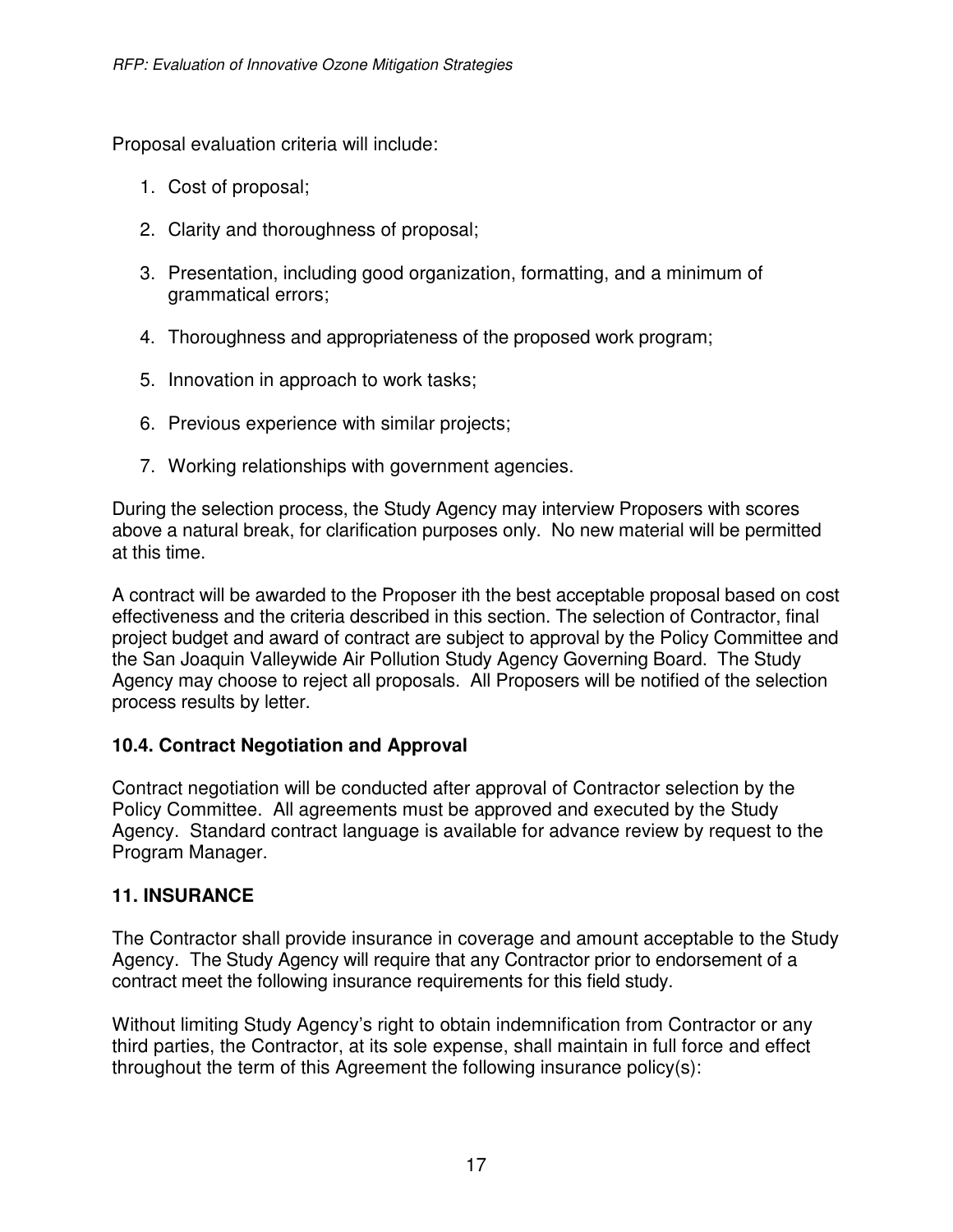- 1. Liability insurance for bodily injury, including automobile liability, with limits of coverage of not less than Five Hundred Thousand Dollars (\$500,000) each person and One Million Dollars (\$1,000,000) each occurrence; and
- 2. Liability insurance for property damage with limits of coverage not less than Fifty Thousand Dollars (\$50,000) each occurrence; and
- 3. Workers compensation insurance in accordance with the California Labor Code; and
- 4. Commercial general liability insurance with minimum limits of coverage of not less than One Million Dollars (\$1,000,000) per occurrence.

The foregoing insurance policy(s) shall not be canceled, reduced, or changed without a minimum of thirty (30) calendar days advance, written notice given to Study Agency.

Prior to performing its obligations under this Agreement, the Contractor shall provide the Study Agency with a certificate of insurance from an insurer acceptable to Study Agency as evidence of complying with the insurance requirements described above.

## **12. DATA OWNERSHIP AND PUBLICATION**

The Study Agency shall have the right, at reasonable times during the project, to inspect and reproduce any data received, collected, produced, or developed by the Contractor. No reports, professional papers, information, inventions, improvements, discoveries, or data obtained, prepared, assembled, or developed by Contractor shall be released or made available (except to the Study Agency) without prior, express written approval from the Project Manager. At the completion of the project, the Contractor shall provide the Study Agency all data developed through conduct of the project that is in its possession. All data which is received, collected, produced, or developed from conduct of the project shall become the exclusive property of the Study Agency; however, the Contractor shall be allowed to retain a copy of any non-confidential data received, collected, produced, or developed by the Contractor. Should the Contractor subsequently include data collected in this project for other evaluations and publications, the Study Agency would appreciate a notification of publication and/or a copy of the article or manuscript published.

## **13. CONFIDENTIAL INFORMATION**

All responsible proposals received by the Study Agency are public records available for review by the public after the selection process is completed. Proposals containing information the Proposer identifies as confidential or proprietary will be rejected as nonresponsive.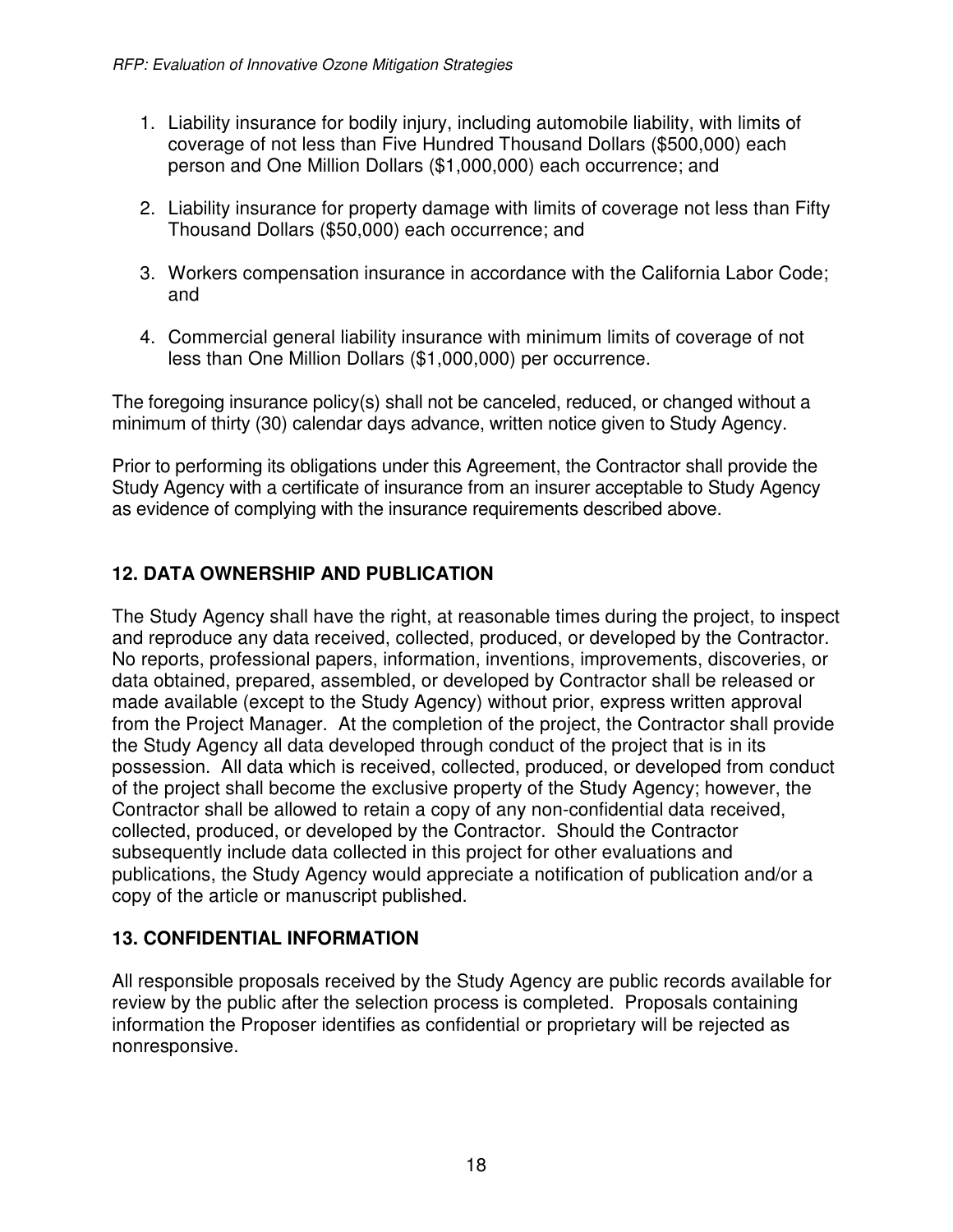## **EXHIBIT A**

#### Certification Regarding Debarment, Suspension, Ineligibility and Voluntary Exclusion Lower Tier Covered Transactions

This certification is required by the regulations implementing Executive Order 12549, Debarment and Suspension, 29 CFR Part 98 Section 98.510, Participants' responsibilities. The regulations were published as Part VII of the May 26, 1988, Federal Register (pages 19160-19211).

(1) The prospective recipient of Federal assistance funds certifies that neither it nor its principals are presently debarred, suspended, proposed for debarment, declared ineligible, or voluntarily excluded from participation in this transaction by any Federal department or agency.

(2) Where the prospective recipient of Federal assistance funds is unable to certify to any of the statements in this certification, such prospective participant shall attach an explanation to this proposal.

Name and Title of Authorized Representative

Signature \_\_\_\_\_\_\_\_\_\_\_\_\_\_\_\_\_\_\_\_\_\_\_\_\_\_\_\_\_\_ Date\_\_\_\_\_\_\_\_\_\_\_\_\_\_\_\_\_\_\_\_